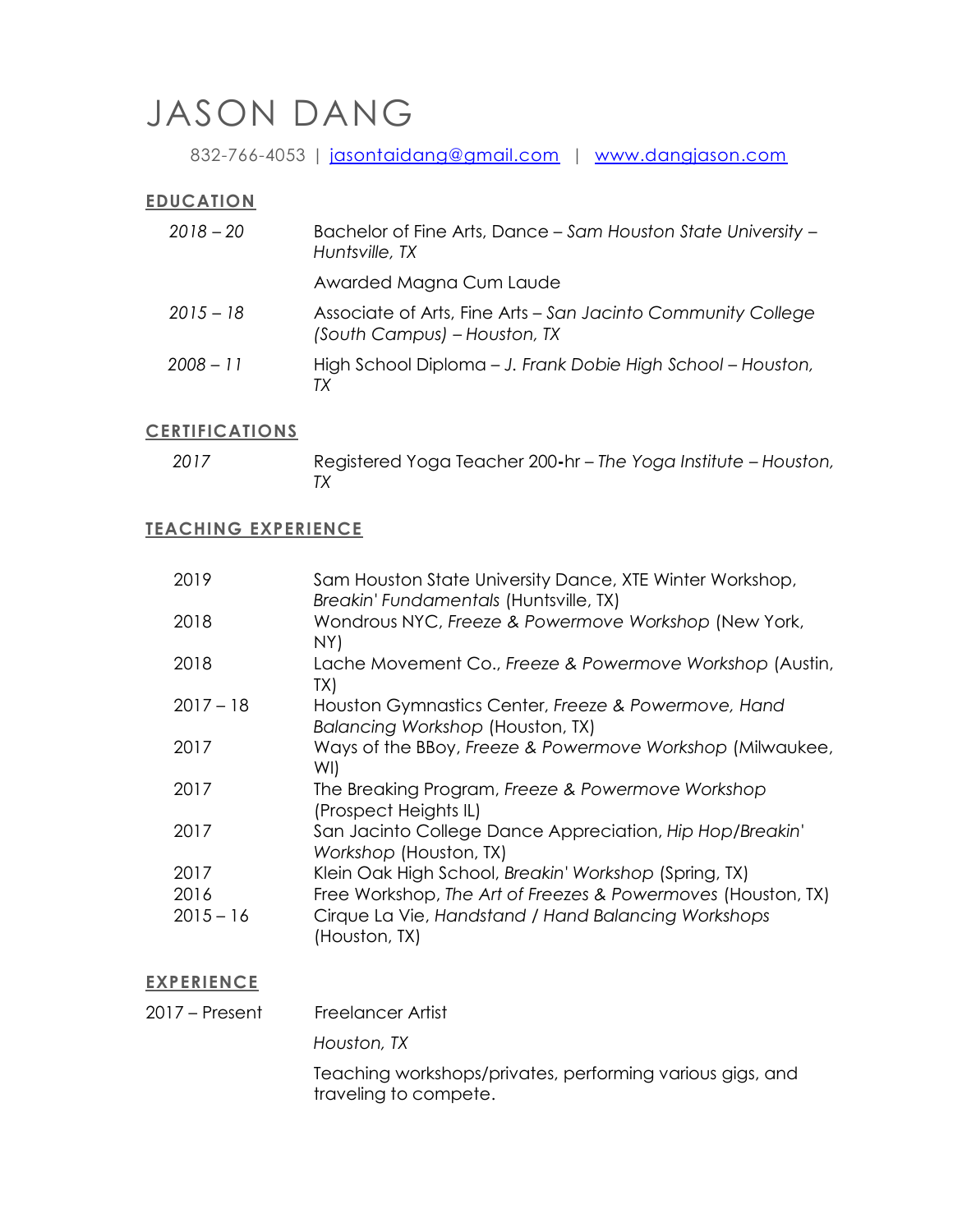### 2014 – 16 Artist Performer/Instructor, Cirque La Vie

*Houston, TX*

Training circus arts including stunts, aerial arts and hand to hand partnering but specializes in one hand balancing.

Performing live shows in front of audiences.

Teaching circus arts safely to improve strength, flexibility, and technique quality while building character to various students of all ages.

Exercising minds to solve, think, and move abstractly.

2013 – 15 Fine Arts Administrator, JDF Elite Dance Academy

## *Friendswood, TX*

Handling client phone calls and keeping track of payments Maintaining workspace, studio, and restroom cleanliness and organization.

Communicating with parents regarding their child's progress and behavior.

Motivating students to be comfortable with participation. Ordering costumes, shoes, and accessories for recitals and performances.

Maintaining social media and advertisements.

2013 – 15 Breaking Instructor, JDF Elite Dance Academy

#### *Friendswood, TX*

Introducing Hip Hop / Breakin' fundamentals to young students. Building confidence and problem solving through dance. Cultivating individual creative movement through breakin' culture and movement.

2011 – 16After School Teacher, Texas Ace Program

#### *Houston, TX*

Educating students K-12 within Houston school districts through Hip Hop and Breaking; building confidence and creative expressions of self.

Choreographing student showcases

#### **PERFORMANCES**

#### **Other performances**

- 2019 Featured in Bgirl Ami, *Manifesto Defining a Bgirl* by Stance / Red Bull (Houston TX)
- 2019 Red Bull BC One All Star Tour USA, *Offsite Cypher* (Houston, TX)
- 2019 *Furniture not included* by Andy & Dionne Noble, American Dance College Association Gala, (Texas A&M University, College Station, TX)
- 2018 Nicolay Dance Works: *Nutcracker* (Huntsville, TX)
- 2017 *Celebrate Our World,* Dallas International School Gala with Lone Star Circus (Dallas, TX)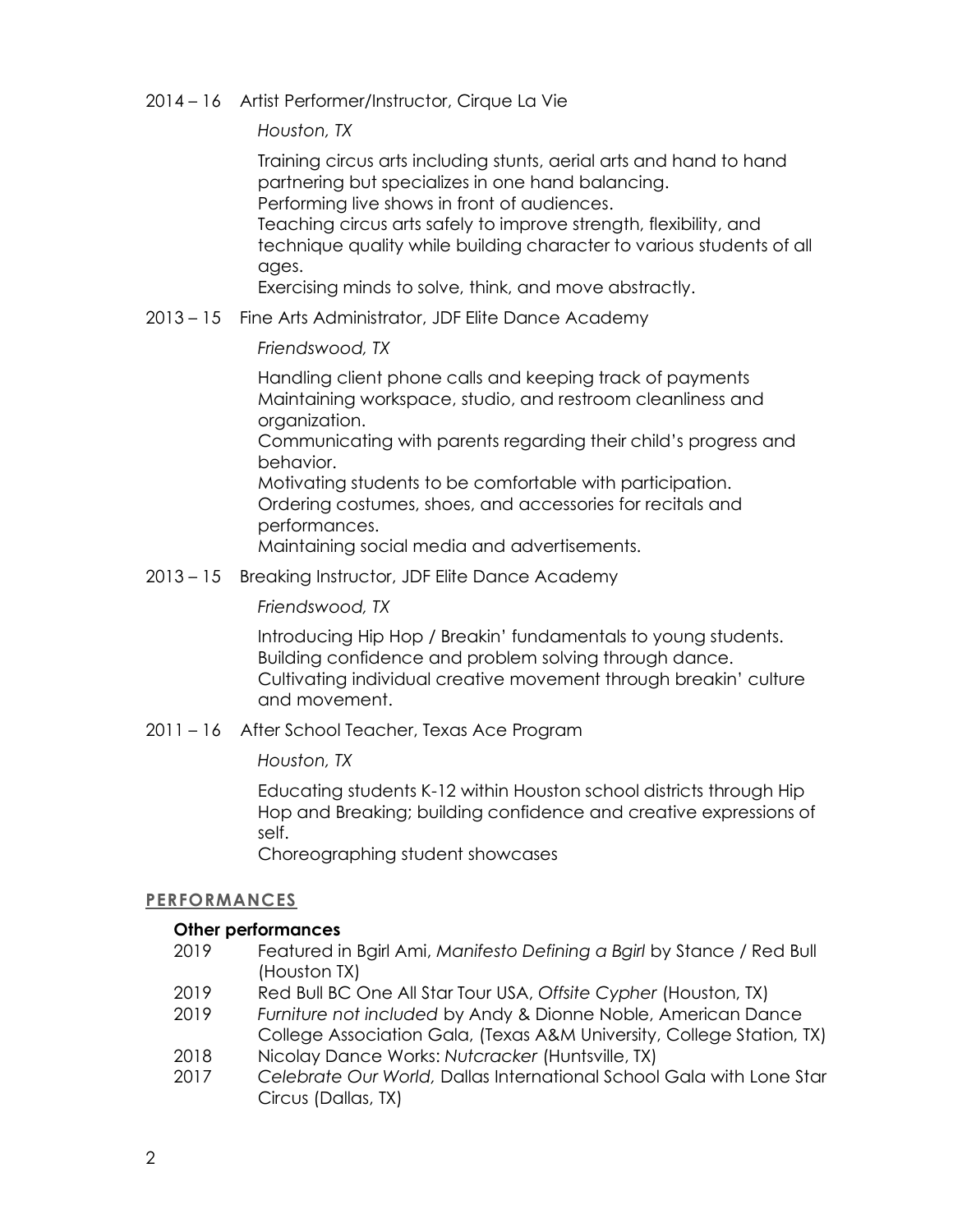- 2017 *SXSW Festival: Kimo Sabe Mezcal* with Kreate Inc. choreographed by Jennifer Russo (Austin, TX)
- 2017 *Super Bowl Official NFL Tailgate Party* with Kreate Inc. choreographed by Sophia Aguiar (Houston, TX)

### **Silver Lynx Arts Entertainment**

- 2019 *Night at the Roxbury* (Stafford, TX)
- 2018 *Nutcrucker* (Webster, TX)
- 2018 *The Greatest Show* (Webster, TX)
- 2018 *The Greatest Show* (Corpus Christi, TX)

## **Cirque La Vie**

- 2016 Children's Museum of Houston: *Star Wars* (Houston, TX)
- 2016 Grooves Houston: *Fashion Show* (Houston, TX)
- 2016 Children's Museum: *Spring Break Opening* (Houston, TX)
- 2015 Discovery Green: *Los Trompos* (Houston, TX)
- 2015 Subaru: *Big Event 7* (Houston, TX)
- 2015 Buffalo Bayou Grand Opening (Houston, TX)
- 2015 Woodlands July 4th Event (Woodlands, TX)

## **HiStory Dance Company**

- 2015 ERJCC (Evelyn Rubenstein Jewish Community Center) *Dance 4+4 Show*, (Houston, TX)
- 2015 Miller Outdoor Theatre: *East Meets West XIII* (Houston, TX)
- 2015 The Barn Dance Source Houston: *Barnstorm* (Houston, TX)

#### **San Jacinto College Performing Arts Company**

- 2016 Marie Spence Flickinger Fine Arts Center, *Kaleidoscope Dance Concert* (Houston, TX)
- 2016 Marie Spence Flickinger Fine Arts Center, *The Final Push Dance Concert* (Houston, TX)

#### **COMPETITIONS**

# **Solo**

- 2018 Artistics Tribe 10th Year Anniversary, Exhibition Battle (Temecula, CA)
- 2017 Battle Nationals, Exhibition Battle (Newark, NJ)
- 2016 United Outkast Anniversary: Crazy 8's (Bridgeport, CT)
- 2015 R16 Korea: North America Finals 1 vs 1 Top 16 (Las Vegas, NV)
- 2015 R16 Korea: East Coast Qualifier 1 vs 1 (Win) (Philadelphia, PA)
- 2014 Breakout VI 7-to-Smoke 1 vs 1 (Win) (Dallas, TX)
- 2014 Red Bull BC One Orlando Cypher 1 vs 1 Top 16 (Invite) (Orlando, FL)
- 2013 International Breakdance Event Generation Battle 3 vs 3 USA (Invite) (Heerlen, The Netherlands)
- 2013 Red Bull BC One North America Finals 1 vs 1 Top 16 (Invite) (Houston, TX)
- 2013 All in Good Fun (Houston, TX) 1 vs 1 (Win) (Houston, TX)
- 2013 Red Bull BC One Houston Cypher 1 vs 1 Top 16 (Houston, TX)